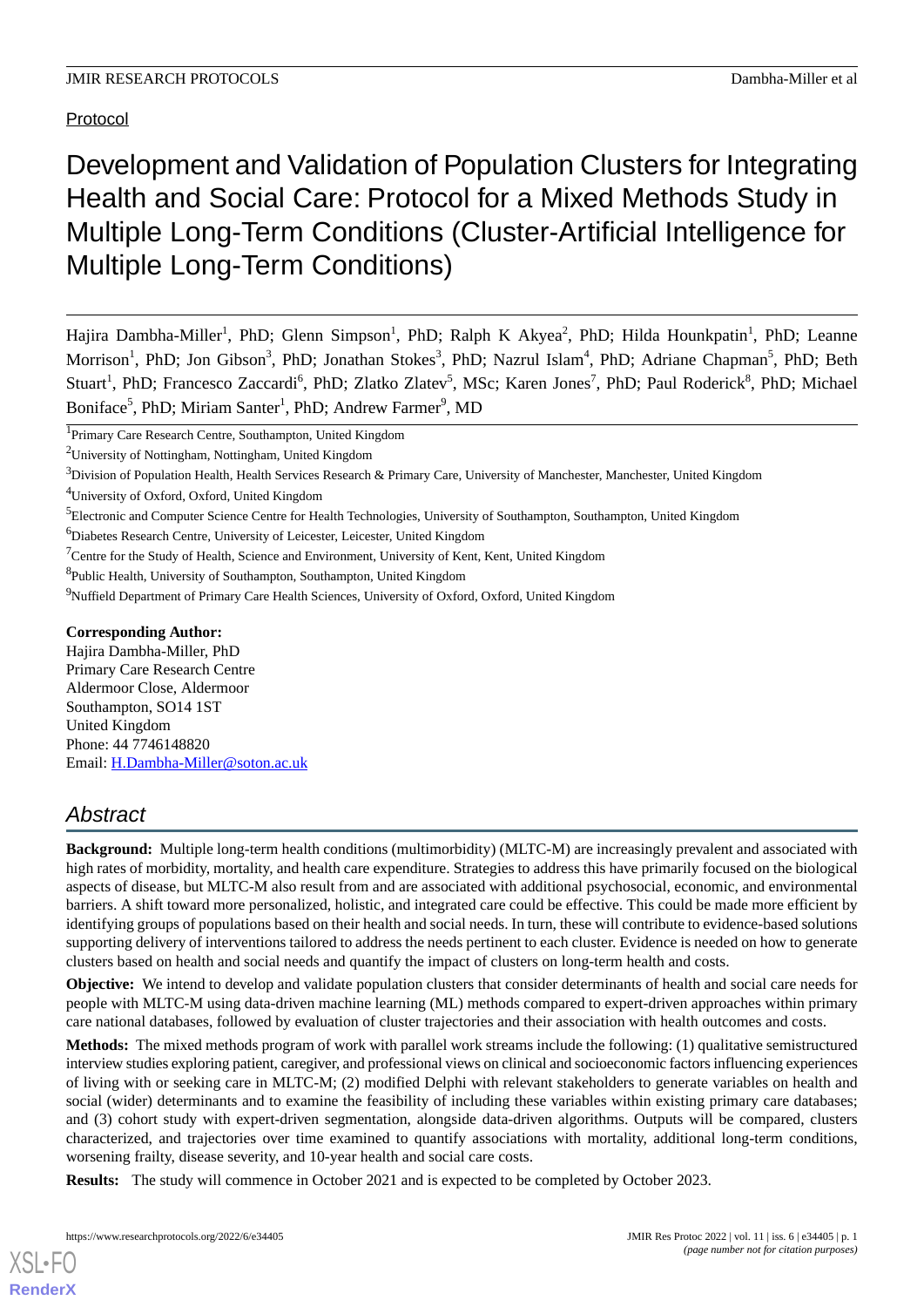**Conclusions:** By studying MLTC-M clusters, we will assess how more personalized care can be developed, how accurate costs can be provided, and how to better understand the personal and medical profiles and environment of individuals within each cluster. Integrated care that considers "whole persons" and their environment is essential in addressing the complex, diverse, and individual needs of people living with MLTC-M.

## **International Registered Report Identifier (IRRID):** PRR1-10.2196/34405

*(JMIR Res Protoc 2022;11(6):e34405)* doi:  $10.2196/34405$ 

## **KEYWORDS**

artificial intelligence; social care; multimorbidity; big data; protocol; mixed method; long-term health

## *Introduction*

#### **Background**

Multiple long-term health conditions (multimorbidity) (MLTC-M) have been defined in the 2018 Academy of Medical Sciences policy report [[1](#page-7-0)] as "The coexistence of two or more chronic conditions, each one of which is either a physical noncommunicable disease of long duration, such as a cardiovascular disease or cancer; a mental health condition of long duration, such as a mood disorder or dementia; an infectious disease of long duration, such as HIV or hepatitis C." Globally, 1 in 4 people have MLTC-M, although estimates vary [\[2](#page-7-1),[3\]](#page-8-0). Prevalence increases with age from 54% for those over 65 years to 83% for those over 85 years [[3\]](#page-8-0). MLTC-M are associated with decreased quality of life for each additional LTC, worse mental health, reduced functional status, and more severe morbidity [\[4](#page-8-1)]. Mortality risk increases, with meta-analyses reporting hazard ratios of 1.73 (95%CI 1.41-2.13) and 2.72 (95%CI 1.81-4.08) with 2 or more and 3 or more LTC, respectively, compared to people without MLTC-M [[5](#page-8-2)]. The economic burden consumes 70% of the National Health Service budget, 65% of hospital bed days, and 50% of general practice (GP) appointments [[3\]](#page-8-0). Societal and economic impacts include a lower likelihood of full-time employment and a greater likelihood of receiving assistance for unemployment and housing needs  $[6]$  $[6]$ .

These impacts emphasize the need for a deeper understanding of MLTC-M in relation to physical health, mental health, and social well-being. Integrated care may have the potential to address MLTC-M more effectively, although current evidence offers a mixed picture of the efficacy of integration in addressing the complex care needs of this cohort of patients. Previous MLTC-M research in the United Kingdom shows that integrated services in MLTC-M contributes to higher patient satisfaction [[7\]](#page-8-4), increased perceived quality of care, and increased or improved patient access; it may potentially contribute to lower costs, although evidence related to reductions in the cost of provision is inconsistent [[8](#page-8-5)]. An umbrella review reported that integrated care had limited costs of care by reducing emergency admissions and the length of hospital stay along with increasing care in the patients' own homes; however, some of these findings are based on limited evidence [\[9](#page-8-6)]. Integrating health and social needs also has the potential to address growing health inequalities, as MLTC-M are more prevalent in low socioeconomic groups and require earlier social care input [\[10\]](#page-8-7). This might include, for example, poverty alleviation through

support with benefits, citizen's advice, housing, and literacy, alongside input to facilitate access to disability allowances.

Data sets comprising millions of patient records including measures of health and socioeconomic determinants alongside subsequent health and social needs over the life course of a patient with MLTC-M are increasingly available. This provides opportunities to advance the understanding of MLTC-M toward the delivery of truly person-centered and holistic care. At present, efforts to improve care focus on approaches that primarily address biological needs, rather than considering the impact of wider health and social determinants on individuals living with several conditions at the same time [\[11](#page-8-8)]. This is because MLTC-M can be determined by and lead to socioeconomic and psychosocial barriers to health [\[12](#page-8-9)]. For example, poor cognitive function impacts treatment adherence, finances, or housing, and physical limitations impair access to health, healthy food, or green spaces for physical activity. A shift toward holistic and integrated care, alongside a preventative approach to health and social needs [[13\]](#page-8-10) could be effective in reorienting health and social care inputs to manage the complications, consequences, and costs of MLTC-M.

Operationalizing holistic and integrated care is challenging due to the level of personalization required across the health and social care continuum. At an individual level, it is costly and difficult to implement. Clustering heterogeneous populations into relatively homogenous subgroups with similar health and socioeconomic determinants and needs and then tailoring appropriate interventions to each cluster could offer a pragmatic solution. Studies have demonstrated the potential of clustering for integrating health and social care using expert-driven segmentation [\[14](#page-8-11)]. These methods face challenges in combining volumes of disparate data such as that found across social and community services. Evidence on population clustering uses expert-driven approaches based on a priori criteria [[14\]](#page-8-11). This is limited by uncertainty regarding the completeness of the included variables and the number of natural clusters. Our recent review [\[15](#page-8-12)] and work by others show that a priori methods are more commonly used to group populations by single diseases as well as sociodemographic and clinical characteristics, and that these are within limited sectors rather than across the health and social care continuum [[16\]](#page-8-13). Although studies report the potential of expert clustering approaches for integration of care [[14\]](#page-8-11), these have faced challenges in processing volumes of unlinked data across services with poor distinction between clusters and trajectories over time [[17\]](#page-8-14). Data-driven approaches could process large amounts of disparate information to generate homogenous clusters [[16,](#page-8-13)[18](#page-8-15)].

 $XS$  • FO **[RenderX](http://www.renderx.com/)**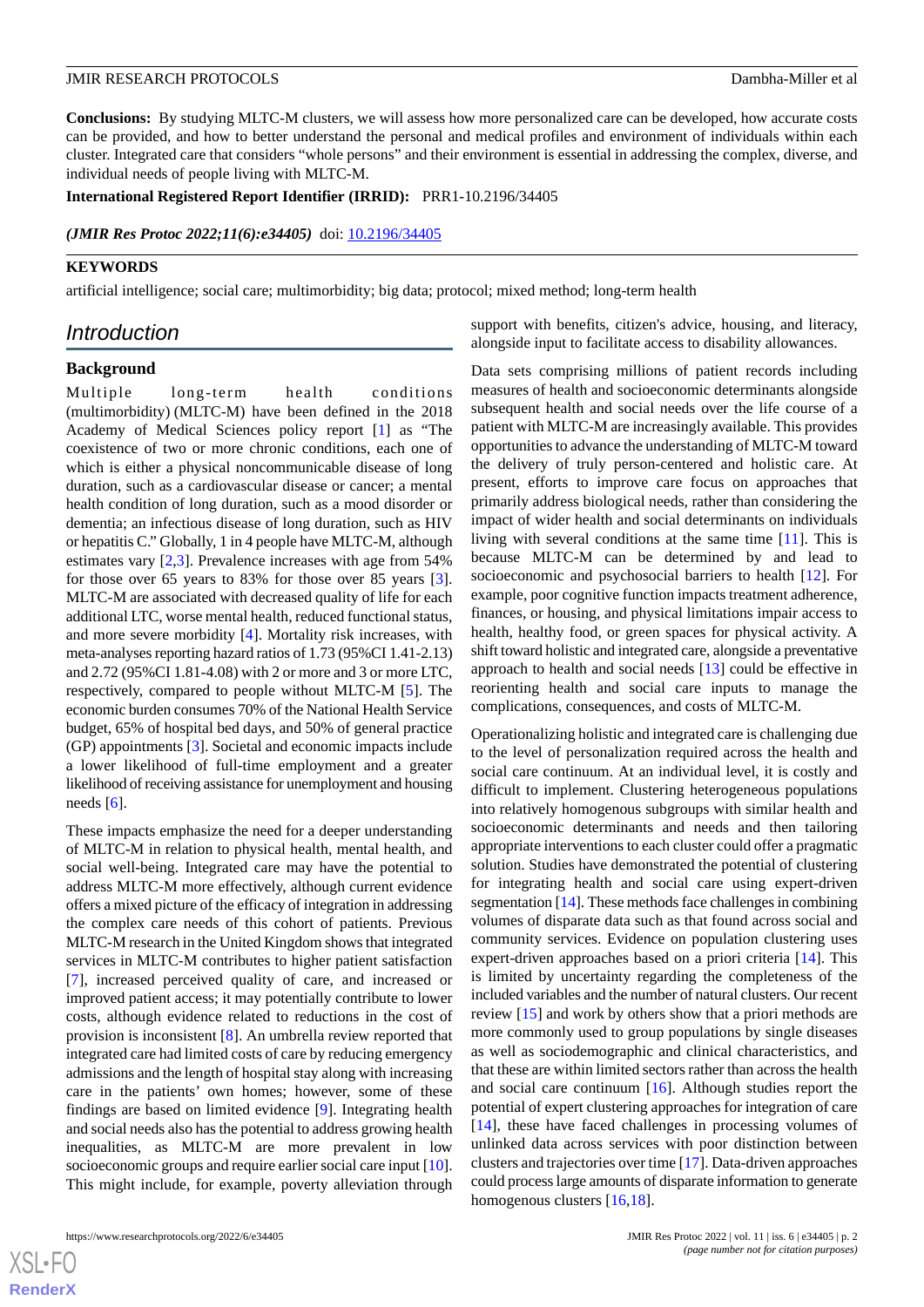Data-driven approaches include unsupervised artificial intelligence (AI) algorithms, including metric learning or variational autoencoder frameworks. The feature selection and engineering process will initially be informed by expert- and patient-proposed variables, but deep ML can extend these using self-learning. Clusters generated by deep artificial neural networks (ANNs) are more likely to be homogenous and predict trajectories. For example, a study of 2449 participants in Taiwan combined medical and socioeconomic data to generate data-driven clusters that accurately predicted service usage and expenditure [\[19](#page-8-16)]. In the Netherlands, biopsychosocial needs of the elderly were combined from 25 data sets across health, welfare, and elderly associations to generate data-driven clusters that informed resource allocation and finances [[20\]](#page-8-17). Another study from Singapore (N=146,999) collated data from health and social care services using ML to produce clusters that were sensitive to changes in health status and progression toward disability [[6\]](#page-8-3). Validity was supported by the ability of clusters to discriminate between longitudinal health care usage and mortality. Global evidence suggests that data-driven clustering using AI has the potential for understanding MLTC-M and establishing care systems based on the principles of person-centered care. Such systems are expected to provide opportunities for better and more timely interventions, a reduction in disease burden, and better use of scarce resources, and these now need to be examined in the United Kingdom.

Advances in data-driven processing paradigms could overcome previous limitations in methodology using unsupervised or semisupervised deep embedded clustering [[16](#page-8-13)[,18](#page-8-15),[21\]](#page-8-18). ML can process rich longitudinal records to discover natural groupings of data points with or without knowledge from human experts in the form of ground truth labels or feature constraints. Traditional algorithmic approaches include k-means, Gaussian mixture models, hierarchical and Bayesian network–based clustering, whereas recent approaches use deep ANNs [[22\]](#page-8-19). Such algorithms can provide cohesive groupings based on self-learned features and are more likely to predict trajectories toward disease progression, frailty, and mortality [\[23](#page-8-20)]. Detailed characterization and comparison of clusters by "whole person" parameters can be analyzed that are unbiased by human understanding and consider sociodemographic and clinical profiles, service usage patterns, critical time points for change in needs, and deviation in comorbid disease severity. Using a "whole person" approach could inform the development of an intervention that would support health and social care providers to address the needs pertinent to each MLTC-M cluster and potentially provides an opportunity for efficient implementation of person-centered care.

## **Objectives**

 $XS$  $\cdot$ FC **[RenderX](http://www.renderx.com/)**

We aim to develop and validate population clusters that consider health and social care determinants and subsequent health and care needs for people with MLTC-M using data-driven AI methods compared to expert-driven approaches, followed by evaluation of cluster trajectories and their associations with health outcomes and costs.

## *Methods*

We will carry out a longitudinal mixed methods study with 3 parallel work streams including (1) qualitative interview study, (2) modified Delphi, and (3) cohort study. They are described below.

## **Qualitative Interview Study**

## *Recruitment and Sampling*

Email and postal invitations will be sent to participants who have expressed interest through advertisements viewed on social media, local community centers, the university website, charity newsletters, caregiver support networks, and through word of mouth. Given the complex structure of health and social care, an iterative and a proactive recruitment approach will be necessary. To include hard-to-reach and underrepresented groups that reflect diversity in social needs, we will recruit at events, such as those held in local authority facilities and community or faith centers, as well as seek additional expert input through established Black and minority ethnic networks. We will aim for a representative sample of <30 interviews, as our pilot interview study [[24\]](#page-8-21) showed that this number is achievable within the study timelines and data saturation was achieved with a sufficiently diverse sample of stakeholders across a range of geographies. Purposive sampling will be employed to capture a wide range of participant perspectives from across a diverse range of settings, as well as snowball sampling from the initial round of 10 interviews to identify further participants.

## *Data Collection*

Semistructured interviews will explore views on health and social needs over the course of living with or supporting MLTC-M and views on possible intervention components identified from our preliminary work. Telephone or internet-based video interviews will be conducted by trained researchers. An interview schedule will be designed covering broad open questions to enable similar topics to be addressed across the sample. The design of the interview schedule will be informed by our study aims, our previously published scoping review, and the expertise of team members; it will then be tested prior to use. Furthermore, the development of the interview schedule will be iterative; insights from earlier interviews may inform additions or amendments to the interview schedule in the later interviews. A flexible approach will be used to ensure that related subjects of importance can be raised. Interviews will be digitally recorded and transcribed verbatim and the content anonymized.

## *Analysis*

We will use inductive reflexive thematic analysis [\[25](#page-9-0),[26\]](#page-9-1). Throughout the analytical process, a form of constant comparative analysis will be used to identify key differences or similarities in the data, between professions, and sectors or geographies. Discussion of the evolving analysis within the research team will enable us to explore and incorporate alternative perspectives that may challenge and enrich initial interpretations of the data. Additionally, we will use deviant case analysis to further broaden (or confirm) the patterns identified in the data, adding rigor to our analytical conclusions.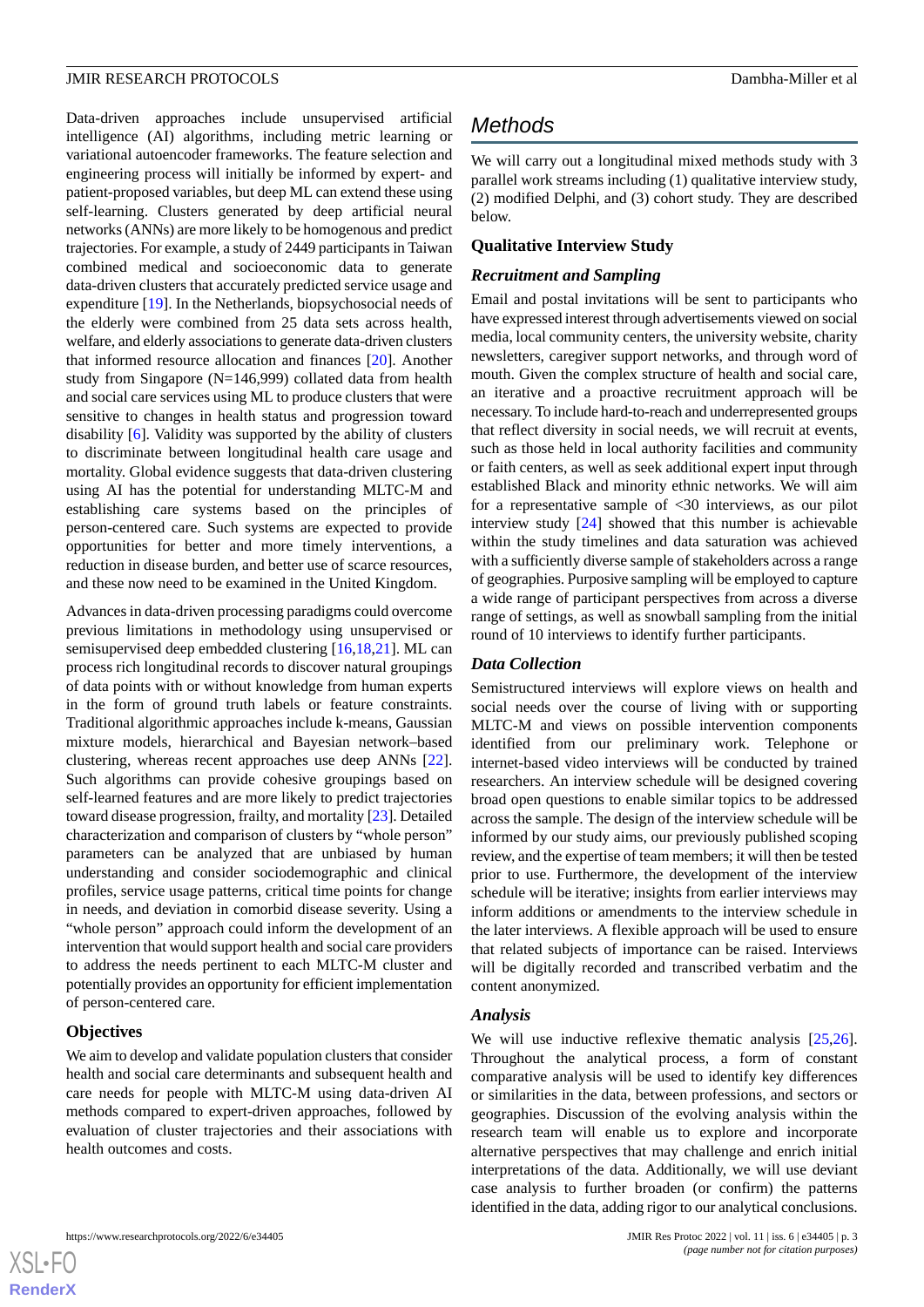A summary of our findings will then be sent to a sample of participants who had agreed to receive them to ensure that we have appropriately captured relevant points of view. QSR NVivo software (version 12) will be used to manage the data and the COREQ (Consolidated Criteria for Reporting Qualitative Research) checklist will guide reporting [\[27](#page-9-2)].

## **Modified Delphi**

## *Theoretical Framework*

Integrated care with co-ordination, continuous health, and social input is set out by the SELFIE (Sustainable intEgrated care models for multi-morbidity: delivery, FInancing and performancE) framework [[28\]](#page-9-3). This conceptual model considers patients with MLTC-M, emphasizing holistic understanding of individuals in their own environment at its core. The micro-, meso- and macroenvironments branch from this central point. By starting at the core and moving around the framework, researchers, policy makers, and practitioners are guided through considerations of individuals, their health, social context, and the wider environment.

## *Recruitment and Sampling*

A "virtual Delphi panel" will be established. Participants will be invited to join, including experts from health and social care, service managers, researchers, caregivers, patients, and database managers. We will convene a panel of >20 members. A purposive sampling approach will be used to recruit the panel.

## *Method and Analysis*

A modified Delphi technique [[29\]](#page-9-4) conducted over 3 rounds will be used to collect expert views on clinical and socioeconomic determinants, and subsequent needs over the life course of MLTC-M. Throughout, the process will use the SELFIE framework that conceptualizes integration of care at the micro, meso, and macro scales according to the 6 key (World Health Organization) components (service delivery, leadership and governance, workforce, financing, technologies and medical products, and information and research) [\[28](#page-9-3)]. This conceptual framework is presented diagrammatically in a layered pie chart model, with the individuals with multimorbidity and their environment placed at its core. Radiating out from the core, concepts pertaining to integrated care for multimorbidity are grouped at the micro, meso, and macro levels. They are further split according to the 6 key components of health systems used to describe, understand, and compare different global health systems.

Discussion among panelists related to the potential clustering of specific variables will be guided and structured by the SELFIE conceptual framework. In particular, the extent to which variables are applicable within existing databases or obtainable through new health and social care data linkages will be considered in detail by the panel. Initially, participants will be supplied with a ranked list of variables generated from our preliminary review, followed by discussion and the qualitative study described above. Then, similar ideas emerging from these discussions will be grouped. Potentially relevant variables will be collated by the research team, fed back, and subsequently rated or ranked by panelists at the next round (phase II), with a

"free text" option available for clarification. The most highly rated variables will be taken forward (phase III).

The panelists in round 1 will make their initial judgments individually without any interaction with other panelists, and these "ratings" will be fed into subsequent rounds. Web-based interactions with other panelists will occur during the deliberation rounds of the Delphi panel, a process spanning 1 to 2 days. At each stage, researchers experienced in the Delphi method will moderate the panel. The research team will take notes of these discussions to track the decision-making process and determine how and why specific decisions are reached. No attempt will be made by researchers to hasten discussion or compel the panel to reach a consensus.

## **Cohort Study**

## *Data Sources*

We will use the Clinical Practice Research Database (CPRD) GOLD and Aurum [\[30](#page-9-5)] to identify clusters. To test the validity of our approach and clusters identified, we will run our code on additional databases (eg, Secure Anonymised Information Linkage [SAIL]) and local data sets (eg, English Longitudinal Study of Ageing [ELSA]).

CPRD GOLD and Aurum include 50 million registered GP patients with high levels of heterogeneity in ethnicity, deprivation, and morbidities. Primary care–linked records include Hospital Episode Statistics Admitted Patient Care (HES APC) data on hospital admissions, discharges, accident and emergency (A and E), and outpatients in England, socioeconomic status (Index of Multiple Deprivation [IMD] or Townsend score), and death data from the Office for National Statistics.

SAIL is a nationwide repository of routinely collected electronic data on health and social care in Wales, United Kingdom. It includes over 2 billion anonymized records linked with hospital admissions and primary care data [\[17](#page-8-14)].

The ELSA collects data from people aged over 50 years covering physical and mental health, well-being, finances, and attitudes around aging and how these change over time. The Health Survey for England is an annual survey that looks at changes in the health and lifestyle of people. Local area data sets allow local authority data linkage with health information using health determinants from the census and social determinants, such as wealth and the IMD (a score calculated for each participant's neighborhood based on social indices such as income, education, and employment).

The same variable definitions will be applied to all data sets, wherever possible, to ensure consistency and comparability of findings from the respective data sets.

## *Population*

Participants must be aged 18 years and over when entering the study. They must be diagnosed with MLT-C (defined by Guthrie et al, forthcoming) that included the following 59 conditions: stroke, coronary heart disease, heart failure, peripheral arterial disease, heart valve disorder, arrythmia, venous thromboembolic disease, aneurysm, hypertension, diabetes, Addison disease,

 $XS$  $\cdot$ FC **[RenderX](http://www.renderx.com/)**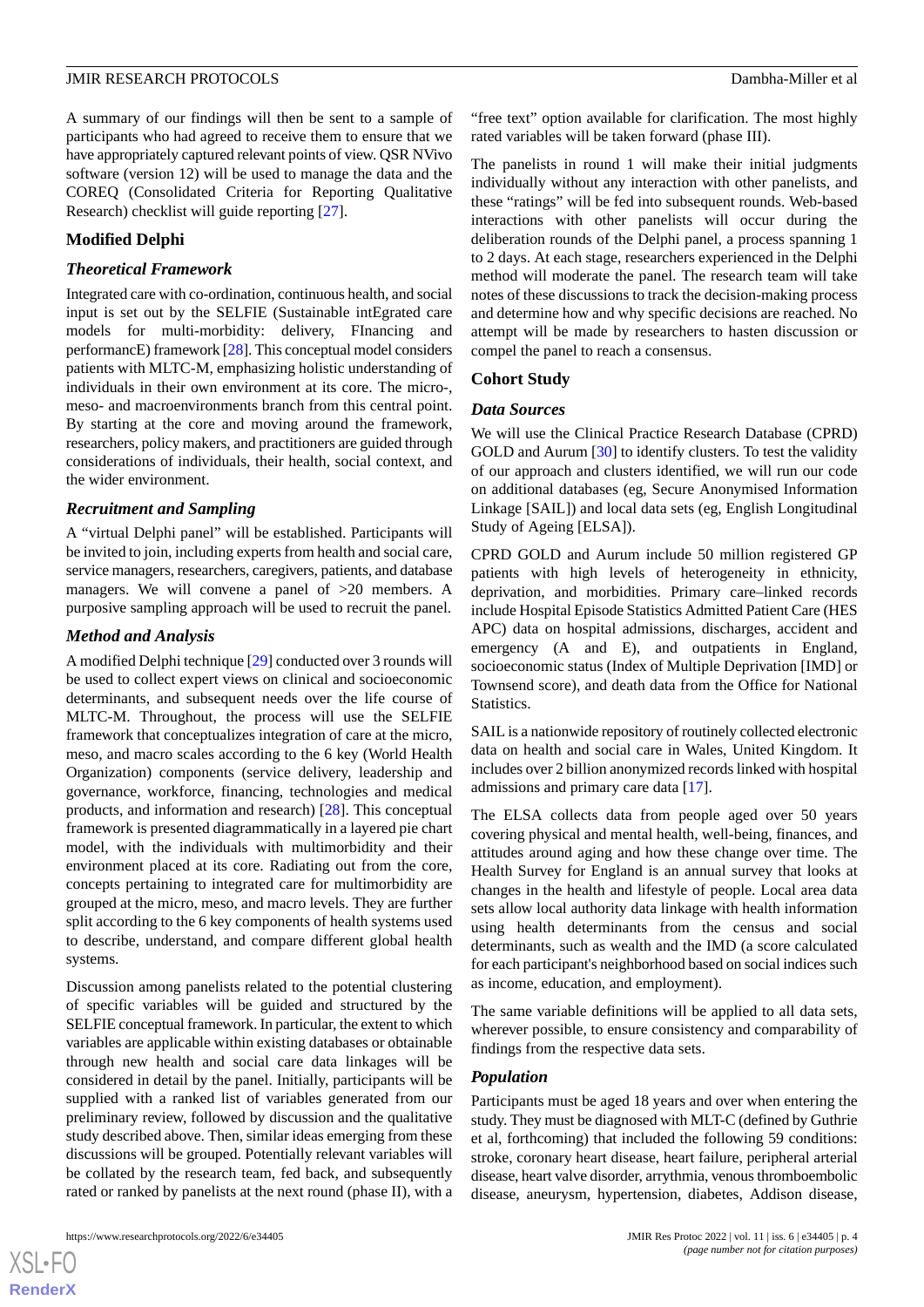cystic fibrosis, thyroid disease, chronic obstructive pulmonary disease, asthma, bronchiectasis, Parkinson disease, epilepsy, multiple sclerosis, paralysis, transient ischemic attack, peripheral neuropathy, chronic primary pain, solid organ cancer, hematological cancer, metastatic cancer, melanoma, benign cerebral tumors that can cause disability, dementia, schizophrenia, depression, anxiety, bipolar disorder, drug or alcohol misuse, eating disorder, autism, posttraumatic stress disorder, connective tissue disease, osteoarthritis, osteoporosis, gout, long-term musculoskeletal problems due to injury, chronic liver disease, inflammatory bowel disease, chronic pancreatic disease, peptic ulcer, chronic kidney disease, end-stage kidney disease, endometriosis, chronic urinary tract infection, anemia (including pernicious anemia, sickle cell anemia), visual impairment that cannot be corrected, hearing impairment that cannot be corrected, Meniere disease, HIV/AIDS, chronic Lyme disease, tuberculosis, postacute COVID-19, congenital disease, and chromosomal abnormality.

## *Follow-up*

The participants within the data sets will be followed-up until the earliest occurrence of the following: developing the outcomes of interest, transfer out of the practice, death, practice stopping data contribution to the database, and end of data linkage to HES APC and the ONS.

## **Clustering Variables**

Variables for inclusion in the clustering models will be generated by the qualitative study and Delphi, including but not limited to sociodemographic variables (eg, age, sex, ethnicity, and IMD), clinical variables (eg, blood pressure, cholesterol, medication use defined as repeat medication only), social needs (eg, social services, physiotherapy, or occupation health input), health and social care usage (eg, hospitalization, outpatient appointments), mortality and health care costs (eg, inpatient costs of admissions to hospital as a day case [[31\]](#page-9-6) or as an inpatient for  $\geq 1$  night), outpatient and A and E costs, noninpatient costs (costs of all GP contacts and outpatient clinics) and for all other purposes, including primary care and social care, and Personal Social Services Research Unit costs [[32\]](#page-9-7).

## **Outcome Variables**

The initial core variables that we have included are as follows: all-cause and cause-specific mortality*,* deterioration to worsening MLTC-M (ie, number of conditions), worsening frailty score, inpatient costs (admission to hospital as a day case or as an inpatient for  $\geq 1$  night), outpatient costs, A and E cost, GP contract cost, social care contact cost, referral to community services (occupational therapy, district nurses, physiotherapy) cost, nursing home cost, and respite care costs. Additional outcome variables could be added depending on the results of the parallel qualitative and Delphi work package.

## **Analysis**

 $XS$  $\cdot$ FC **[RenderX](http://www.renderx.com/)**

## *Traditional Statistical Modeling*

Participant characteristics will be summarized with appropriate summary statistics. Using generalized linear models, we will describe multimorbidity rates and frailty over time. Survival

models will be used to investigate all-cause and cause-specific mortality*.* For expert-driven clustering, we will carry out latent class modeling considering profiles over at least a 10-year follow-up period. We will model trajectories of multiple long-term conditions, as well as health and social care needs over time using group-based multitrajectory modeling in Stata (StataCorp). We will conduct complete case analyses for all models and separately evaluate the models in multiply imputed data (sensitivity analysis). Under the "missing at random assumption," where appropriate, we will use multiple imputation with chained equations to generate 5 imputed data sets. Continuous values may need transformation before imputation. Imputation models will include all exposure and outcome variables; statistical models will be developed on each of the 5 imputed data sets and the estimates pooled using Rubin's rules. Data will be analyzed using Stata (version 17). We will conduct our study and report the findings in line with the STROBE (Strengthening the Reporting of Observational Studies in Epidemiology) and RECORD (The REporting of studies Conducted using Observational Routinely collected health Data) guidelines for observational studies using routinely collected health data.

## *AI-Based Modeling*

A variety of data mining and ML methods will be used for data-driven knowledge elicitation regarding the concept of social care needs, patient social care need trajectories over time, outcomes associated with the trajectories, and interventions (modifiable exposures) that can be used to modify the trajectories and the respective the final outcomes. This information will be included in a report on intervention strategies and policies.

The sequence of ML-based analytic tasks will be as follows:

- 1. The variables defining the concept of social care needs, which are generated by the modified Delphi study, will be entered for clustering and cluster interpretation to discover naturally occurring classes of social care needs. The clustering approach will exploit the ability of the ML methods to process high-dimensional and high-volume data using data science pipelines composed of dimensionality reduction, unsupervised clustering, supervised learning, and model interpretation algorithms. These pipelines are further described below.
- 2. Using longitudinal data, patients' social care need trajectories (ie, sequences of social care need class membership) will be composed, and these trajectories will be clustered with respect to outcomes of interest, including mortality, worsening frailty, accrual of critical LTCs of interest, and costs. For trajectory clustering, we will apply hierarchical clustering with custom distance measures based on the outcomes of interest using the HDBSCAN (Hierarchical Density-Based Spatial Clustering of Applications with Noise) algorithm] in Python.
- 3. Trajectory clusters will be analyzed by experts for identifying clusters of interest (ie, clusters with undesirable outcomes). Further, intervention points will be identified aiming at trajectory modification so that trajectory outcomes can be positively modified.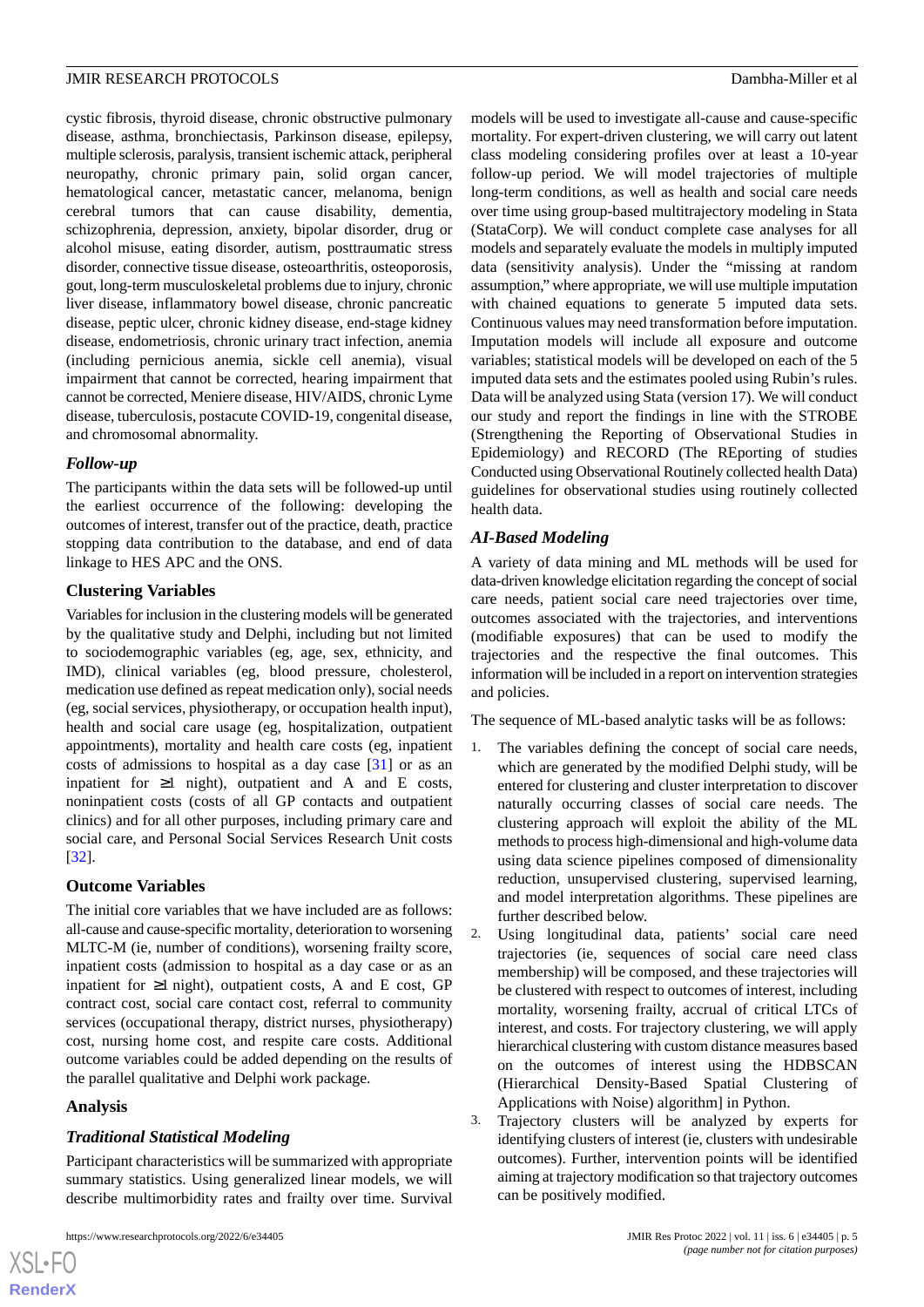4. Predictive and causal associations between exposures (these variables will be selected during the modified Delphi study) and trajectories will be modeled at the points for interventions previously selected. For predictive modeling, we will use the XGBoost algorithm in Python. For causal modeling, we will use directed acyclic graphs and linear models.

For the ML-based clustering in step 1 of the above procedure, we will develop, apply, and evaluate 2 ML clustering pipelines. Pipeline 1 is semiautomated based on shallow ML clustering using expert- crafted features calculated from raw data. Here, the expert is added by ML tools for data visualization by low-dimensional embedding. Pipeline 2 is a fully automated pipeline based on deep ANNs and explainable AI techniques, where the pipeline takes raw data as the input and provides clusters and interpretations as the output. In addition, prior to feeding data into the clustering pipelines, data will be preprocessed by rescaling of the numerical data (such as standardization or min-max scaling) or transformations for mixed categorical and numerical data (such as Gower transformation) or calculating dissimilarity measures for categorical data (such as the simple matching coefficient). The precise data preprocessing method will be finalized after a descriptive analysis of the selected variables.

Pipeline 1 uses semiautomated ML motivated mainly by the work of Becht et al [\[22](#page-8-19)] through applying Uniform Manifold Approximation and Projection (UMAP), t-Distributed Stochastic Neighborhood Embedding (t-SNE), and specialized variational autoencoder (SCVIS) algorithms based on biological cell type and cell differentiation trajectory clustering.

In phase 1, we interactively assess the propensity of the data for clustering and topology using low- dimensional (2D and 3D) embeddings with parameterized t-SNE and UMAP [\[22](#page-8-19)] and quantitative measures of goodness of clustering. If t-SNE and UMAP produce clusters, this would naturally mean that the input feature space contains the necessary information for separating the data into naturally occurring clusters and classes. If clusters cannot be observed in the low-dimensional space, new features derived by experts will need to be introduced. The t-SNE and UMAP algorithms expose information about the number of natural clusters in the data and the shape of the clusters, which will inform the selection of models to be used for fitting the clusters of data. In this role, it is generally reported that UMAP performs better when t-SNE [\[22](#page-8-19)] with a notable exception being nested cluster extraction (ie, a tight, dense cluster inside a wide, sparse cluster), where t-SNE performs better and UMAP fails to separate the clusters [\[33](#page-9-8)].

The data in the low-dimensional (2D/3D) output space of t-SNE and UMAP will be clustered using HDBSCAN; the quality of these clusters will be quantitatively evaluated using measures for cohesion and separation (eg, sum of squared errors, silhouette coefficient, Calinski-Harabasz and Davies Bouldin Indexes). The observed natural clusters in the low-dimensional (2D/3D) space are not explicitly and directly interpretable, as UMAP and t-SNE perform highly nonlinear transformations and further interpretable ML methods will be used in the next phase to facilitate their interpretation.

 $XS$  $\cdot$ FC **[RenderX](http://www.renderx.com/)**

Phase 2 selects data features (<20) and interpretable ML classification algorithms to fit models onto the natural clusters in the data. Algorithms with interpretable models are, for example, decision trees, rule learners, naive Bayes, k-nearest neighbors, generalized linear models, Gaussian mixture models, or ensembles of these, each generally performing differently depending on the density, shape, and separation boundaries of the data classes. We will output interpretations of individual clusters based on the derived decision boundaries of the best performing classification model learned for the clusters.

Pipeline 2 is fully automated and builds on the approach by Ding et al  $[23]$  $[23]$  for applying deep generative models (autoencoders) to derive interpretable low-dimensional features for discovering biological cell types, states, and development lineages [[23](#page-8-20)]. We will use this approach to discover homogenous patient groups and their health care–related states and trajectories. Pipeline 2 will be compute-intensive and use existing high-performance computing infrastructure including servers with graphic processing unit arrays.

In phase 1, automated dimensionality reduction will be performed with a deep learning autoencoder neural network, followed by clustering in the lower-dimension space, based on the work of Xie et al [[34\]](#page-9-9).

The autoencoder is given the raw data (even if it is very high-dimensional) and features are successively generated automatically by the layers of the autoencoder, as well as low-dimensional embedding for clustering. Importantly, the mapping of input features (the high-dimensional space) and output features (the low-dimensional space) is captured by the weights of the encoding and decoding neural networks of the autoencoder; we can make transformations between the 2 spaces, which are needed for deriving cluster interpretations using explainable AI techniques in phase 2. Further, in the low-dimensional space, automated clustering will be performed using HDBSCAN, where metrics for cohesion and separation (as in pipeline 1) will be used to select the best clustering.

In phase 2, explainable AI (XAI) algorithms will be used for deriving cluster interpretations. We will use the XGBoost algorithm coupled with the SHAP (SHapley Additive exPlanations) XAI algorithm [[35\]](#page-9-10) for building and interpreting models of the clusters derived in phase 1.

Beyond the approach and methods described above, and in the course of ongoing data analysis work, further refinement of our approach would be considered when addressing the specific concerns explained below.

#### **Causality**

Statistical dependences between the studied variables will be inferred from the data, which will then be appraised by a multidisciplinary team for the type of relation (causal or not) and factored in dynamic epidemiological models. Interpretable ML will be used for determining dependences between variables, where the techniques will include Bayesian network inference from data, SHAP estimation, and local surrogate model inference (local interpretable model-agnostic explanations [LIME]) over learned and possibly nonlinear,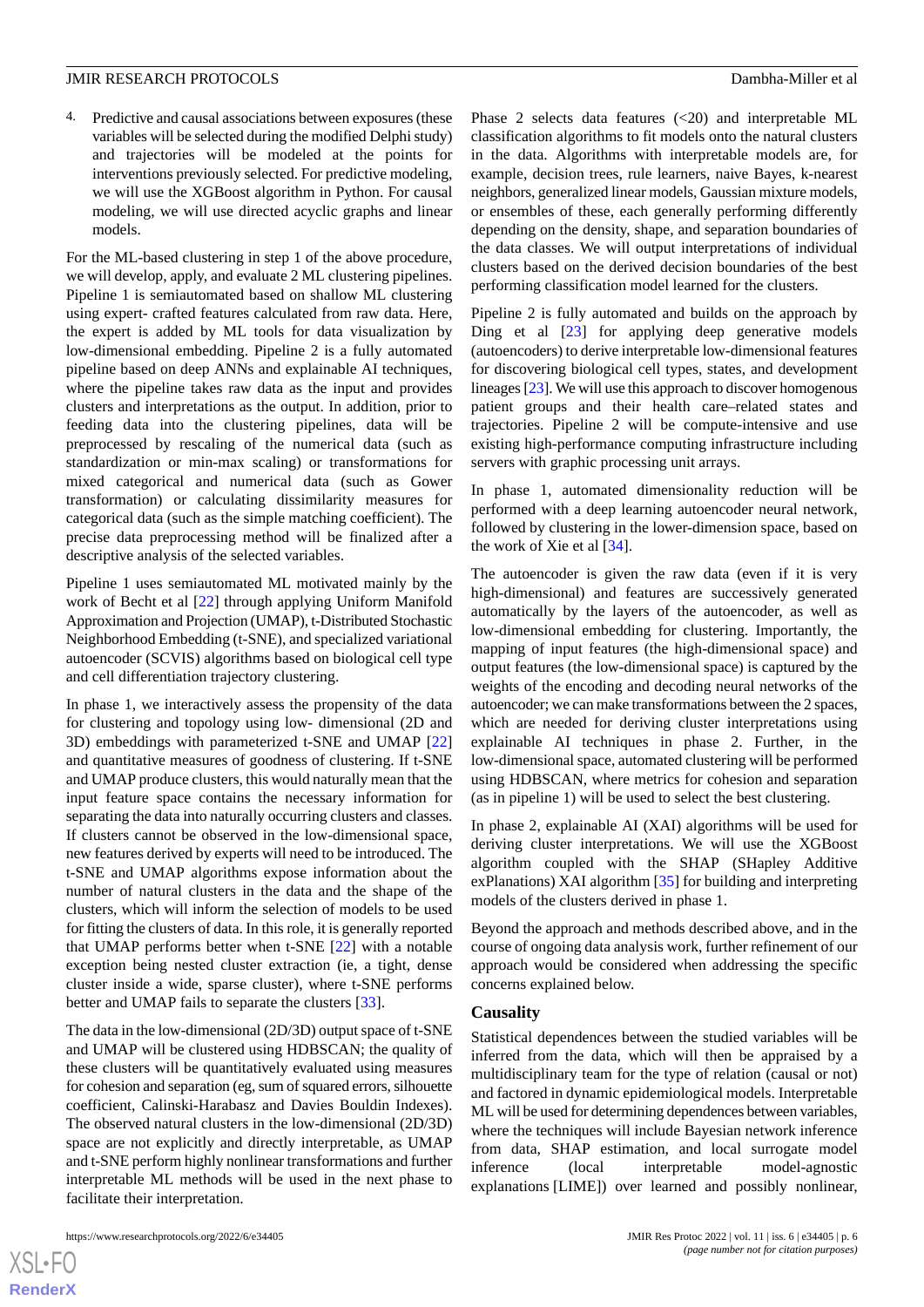models. Dictionary learning of sparse coding techniques will also be researched for selecting candidate causalities.

## **Sparsity**

This can naturally occur in high-dimensional spaces. However, some or many dimensions will not generally be mutually independent and there will be redundant dimensions to some degree with respect to a given learning task. This type of data sparsity will be addressed using dimensionality reduction techniques (eg, principal component analysis, UMAP) in the ML pipeline. Sparse data will also be interpreted by topological data analysis (eg, with the KeplerMapper tool) and manifold learning. For cases with sparse labeled data, but denser unlabeled data, semisupervised learning and the transfer learning pipeline will be specifically explored and designed for specific characteristics of the problem.

## **Temporality**

Time series and sequence learning for predicting the sequence of accrued conditions and cluster trajectory prediction will be performed with the long short-term memory (LSTM) and transformer ANN algorithms.

## **Networked Data**

We assume that some known relations between the studied variables exist and are machine readable. These relations will be used to create a graph representation of the related variables. The graph will be used with graph neural networks for learning better latent representations for the downstream learning tasks or for inferring unobserved relations.

## **Explainability**

Dimensionality reduction, visualizations, clustering, and topological data analysis will be used for finding naturally occurring structures in the data that can be related to the studied phenomenon. We will initially apply readily interpretable ML techniques such as linear models, decision trees, and inferred Bayesian networks. Furthermore, nonlinear model learning on the labeled data (supervised learning with XGBoost or deep ANN) and interpretation learning (with SHAP and LIME) will be performed for identifying predictor variables that will be further assessed for their epidemiological meaning by a multidisciplinary team.

## **Bias**

[XSL](http://www.w3.org/Style/XSL)•FO **[RenderX](http://www.renderx.com/)**

Addressing bias is critical to ensure model fairness and to ensure that predictions are not affected by an individual belonging to one of the groups defined by some sensitive attribute(s). An interdisciplinary approach is necessary to ensure that all researchers adopt principles of fairness and responsible AI practices [\[36](#page-9-11),[37\]](#page-9-12). Bias can be an intrinsic property of the data set resulting from sampling procedures and will be addressed qualitatively through engaging experts and data owners. Bias can also be introduced by decisions of data scientists during data preprocessing.

Data set selection, wrangling, and transformation have the potential to remove or inadvertently introduce new bias in data. We will address this challenge by building on our team's existing work in this area including previous algorithms [[36,](#page-9-11)[37\]](#page-9-12).

https://www.researchprotocols.org/2022/6/e34405 **JMIR Res Protoc 2022 | vol. 11 | iss. 6 | e34405 | p. 7** 

Our approach will apply a formal model of data preprocessing operations (feature selection, feature engineering, imputation and listwise deletion, resampling, outlier removal, smoothing/normalization, and encoding) to record the effect each operator has on the data. Operations will be logged during processing through code instrumentation to produce an end-to-end provenance document that contains a fine-grained history of each data set element in the final training set.

Derived clusters and interpretations from the expert-driven and AI-supported clustering will be summarized with descriptive statistics. This will also allow inequities in care across clusters to be assessed using a proxy of area-level deprivation for socioeconomic status. Clusters will also be analyzed to identify whether they differ statistically between the 2 methods. Appropriate regression models (depending on data distribution) will be constructed to quantify the association between population clusters and outcomes. Finally, we will compare outcomes between the derived population clusters with respect to key covariates and between the clustering methods.

We will conduct segmentation via latent class analysis using Latent GOLD (Statistical Innovations) and data-driven analysis will be performed with R (version 4 or later) and Python (version 3 or later). The Delphi panel will be reconvened for algorithmic stewardship that permits an additional layer of quality control to discuss AI outputs in terms of safety, fairness, effectiveness, and practicality and to determine which clusters to take forward [[38\]](#page-9-13).

We will ensure FAIR (Findable, Accessible, Interoperable, and Reusable) stewardship of data, curation of models, and research integrity through robust governance, as the pipeline develops processes building on the blueprint outlined for the Social Data Foundation, which has been written by one of the authors of this protocol [[39\]](#page-9-14). Each AI pipeline will be developed using microservices deployed in containers (Kubernetes, Cloud Native Computing Foundation) and described using container orchestration for repeatable and continuous testing and deployment. Models will be developed in interactive environments such as Jupyter and built into software libraries for integration into automated workflows (eg, TensorFlow). Artifacts such as software libraries, images, and notebooks will be made available through open-source licenses allowing results to be replicated by others and research outputs repeated/compared by others.

Findable data will be indexed and annotated with semantically rich metadata using shared terminologies. Data will be made accessible by publishing them to national data services via application programming interfaces and directly by humans or machines for integration into workflows, whereas interoperable data will be aligned with standards such as Health Level Seven and Fast Healthcare Interoperability Resources. Reusable data require clear licensing including any ethical, legal, and security requirements necessary for usage.

## **Ethical Approval**

Ethical approval was granted from the University of Southampton Faculty of Medicine Research Committee (reference 67953).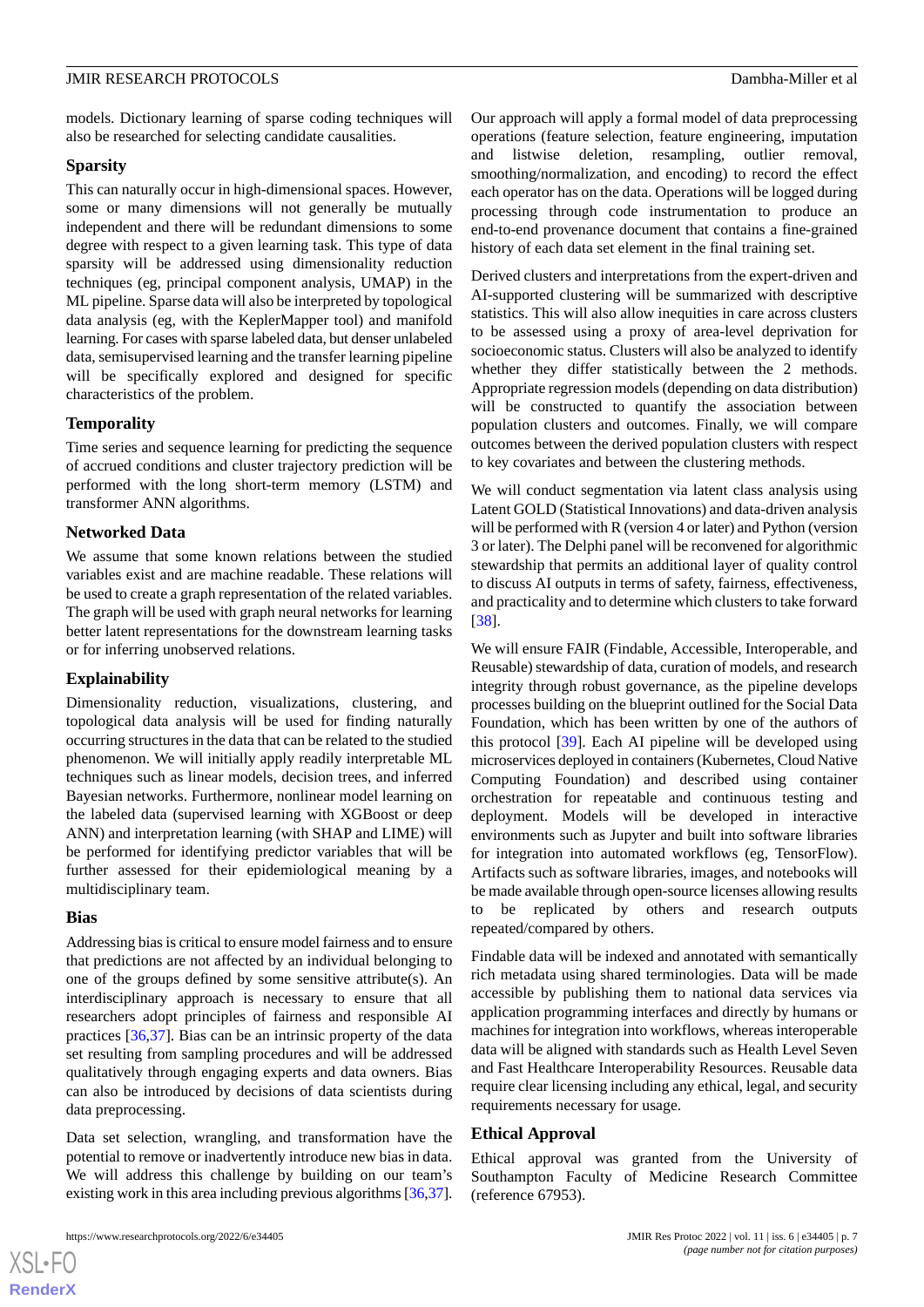## *Results*

This study is due to commence in October 2021 and we will aim to complete it by October 2023. The study received funding from the National Institute for Health Research.

Our research attempts to offer commissioners and policy makers reliable evidence on a new approach to manage MLTC-M. We will examine the potential of using ML methods to deliver insights into new disease clusters that consider health and social needs. Clusters will be profiled to evaluate differences in sociodemographic, clinical and treatment variables, comorbid disease patterns, and trajectories of disease progression. We will compare associations of disease trajectories with respect to outcomes and then conduct an intervention development phase to examine the feasibility of using advanced AI outputs to tailor the design of an intervention that supports the integration of care needs. This phase will develop the program theory and scope intervention content, as well as identify and address implementation, trust, adoption, and scalability issues to support rapid incorporation into existing service pathways. The generated evidence could provide a powerful tool for delivering holistic care and reducing the human cost and resource burden of MLTC-M.

## *Discussion*

## **Principal Considerations**

In this mixed methods program of work, we will use multiple large national primary care databases alongside qualitative work and a modified Delphi method to identify clusters of MLTC-M populations based on their health and social needs. Understanding these clusters and their trajectories over time will, in turn, help develop evidence-based solutions. These will be aimed at supporting the delivery of interventions tailored to address the needs pertinent to each homogenous cluster. Our evidence will provide key knowledge on how to generate clusters based on health and social needs and how to quantify the impact of clusters on long-term health and costs.

## **Limitations**

For our qualitative work, we will primarily be carrying out telephonic or virtual interviews whereas the modified Delphi method is an exclusively internet-based one. It is likely that respondents will include those able to use virtual technologies for interviews and those able to use and access virtual services to complete the web-based Delphi. People with MLTC-M who are unable to use these technologies, such as the elderly, those with disabilities, or those from lower socioeconomic backgrounds who may not have access to internet-based services, will not be sufficiently represented in our sample. It is plausible that the richer qualitative data could be obtained through in-person interviews.

There are inherent limitations associated with the analysis carried out on secondary data. These data have been collected in the clinical setting and are not for research purposes. They will have variations in entries and coding that are dependent on individual clinicians. Incomplete, missing, and incorrectly coded records are likely to be limitations. The extent to which problem exists in our data and the impact on our findings will require thorough exploration. Although our cohort will include primary care populations from several large national databases across large geographical areas in England and Wales, it may not include a sufficiently diverse sample of people from varying ethnic and socioeconomic status, thus limiting generalizability.

## **Conclusions**

Outputs from the research will offer commissioners and policy makers reliable evidence for a new approach to manage MLTC-M. Using a "whole person" approach could inform tailoring of interventions specific to each MLTC-M cluster. The evidence generated by this research has the potential to serve as a powerful tool for delivering holistic personalized care, thereby reducing the human cost and resource burden of MLTC-M.

## **Acknowledgments**

We would like to thank Ms Firoza Davies for her contribution as a patient and public representative. HDM is an Academic Clinical Lecturer funded by the National Institute for Health Research. AF receives support from NIHR Oxford Biomedical Research Centre. JS was supported by an MRC fellowship (grant MR/T027517/1). FZ has received funding from the National Institute for Health Research - Applied Research Collaboration East Midlands, NIHR Leicester Biomedical Research Centre. This paper reports independent research funded by the National Institute for Health Research (Artificial Intelligence for Multiple Long-Term Conditions (AIM) (grant NIHR202637). The views expressed in this publication are those of the author(s) and not necessarily those of the National Health Service, the National Institute for Health Research, or the Department of Health and Social Care*.*

## <span id="page-7-1"></span><span id="page-7-0"></span>**Conflicts of Interest**

None declared.

## **References**

[XSL](http://www.w3.org/Style/XSL)•FO **[RenderX](http://www.renderx.com/)**

- 1. The Academy of Medical Sciences. Multimorbidity: a priority for global health research. The Academy of Medical Sciences. URL: <https://acmedsci.ac.uk/file-download/99630838> [accessed 2021-09-07]
- 2. Violan C, Foguet-Boreu Q, Flores-Mateo G, Salisbury C, Blom J, Freitag M, et al. Prevalence, determinants and patterns of multimorbidity in primary care: a systematic review of observational studies. PLoS One 2014 Jul;9(7):e102149 [[FREE](http://dx.plos.org/10.1371/journal.pone.0102149) [Full text\]](http://dx.plos.org/10.1371/journal.pone.0102149) [doi: [10.1371/journal.pone.0102149](http://dx.doi.org/10.1371/journal.pone.0102149)] [Medline: [25048354](http://www.ncbi.nlm.nih.gov/entrez/query.fcgi?cmd=Retrieve&db=PubMed&list_uids=25048354&dopt=Abstract)]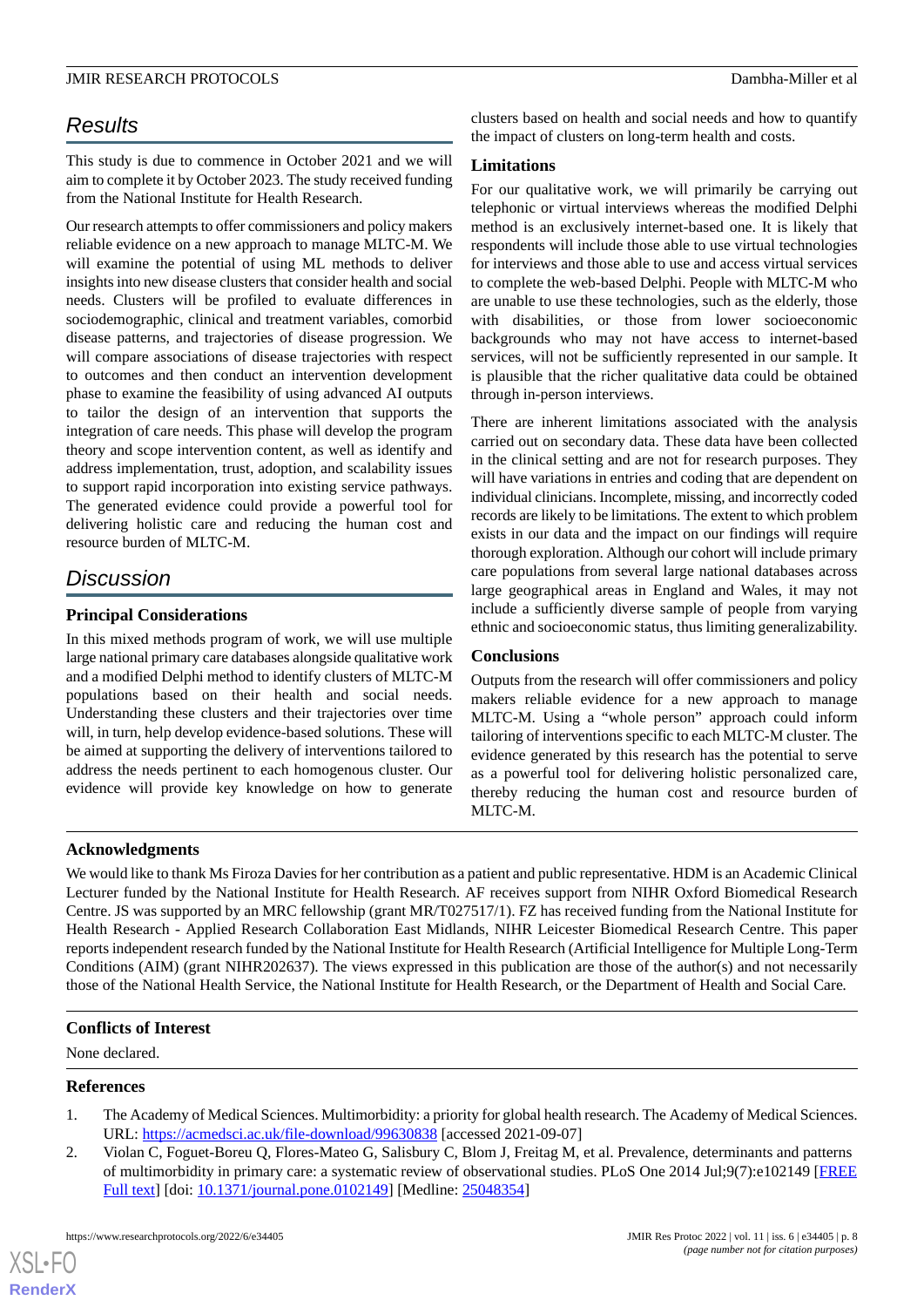- <span id="page-8-0"></span>3. Cassell A, Edwards D, Harshfield A, Rhodes K, Brimicombe J, Payne R, et al. The epidemiology of multimorbidity in primary care: a retrospective cohort study. Br J Gen Pract 2018 Apr;68(669):e245-e251 [[FREE Full text](https://bjgp.org/cgi/pmidlookup?view=long&pmid=29530918)] [doi: [10.3399/bjgp18X695465\]](http://dx.doi.org/10.3399/bjgp18X695465) [Medline: [29530918\]](http://www.ncbi.nlm.nih.gov/entrez/query.fcgi?cmd=Retrieve&db=PubMed&list_uids=29530918&dopt=Abstract)
- <span id="page-8-1"></span>4. Li CL, Chiu YC, Chang HY, Hsu KH, Bai YB, Wang HH. Association of geriatric conditions and cardiovascular diseases with disability in older adults with diabetes: findings from a nationally representative survey. Geriatr Gerontol Int 2012 Sep;13(3):563-570. [doi: [10.1111/j.1447-0594.2012.00935.x\]](http://dx.doi.org/10.1111/j.1447-0594.2012.00935.x)
- <span id="page-8-3"></span><span id="page-8-2"></span>5. Nunes BP, Flores TR, Mielke GI, Thumé E, Facchini LA. Multimorbidity and mortality in older adults: a systematic review and meta-analysis. Arch Gerontol Geriatr 2016 Nov;67:130-138. [doi: [10.1016/j.archger.2016.07.008](http://dx.doi.org/10.1016/j.archger.2016.07.008)]
- <span id="page-8-4"></span>6. van Zon SKR, Reijneveld SA, Galaurchi A, Mendes de Leon CF, Almansa J, Bültmann U. Multimorbidity and the transition out of full-time paid employment: a longitudinal analysis of the health and retirement study. J Gerontol B Psychol Sci Soc Sci 2020 Feb 14;75(3):705-715 [\[FREE Full text\]](http://europepmc.org/abstract/MED/31083712) [doi: [10.1093/geronb/gbz061](http://dx.doi.org/10.1093/geronb/gbz061)] [Medline: [31083712\]](http://www.ncbi.nlm.nih.gov/entrez/query.fcgi?cmd=Retrieve&db=PubMed&list_uids=31083712&dopt=Abstract)
- <span id="page-8-5"></span>7. Liljas AEM, Brattström F, Burström B, Schön P, Agerholm J. Impact of integrated care on patient-related outcomes among older people - a systematic review. Int J Integr Care 2019 Jul;19(3):6 [\[FREE Full text\]](http://europepmc.org/abstract/MED/31367205) [doi: [10.5334/ijic.4632](http://dx.doi.org/10.5334/ijic.4632)] [Medline: [31367205](http://www.ncbi.nlm.nih.gov/entrez/query.fcgi?cmd=Retrieve&db=PubMed&list_uids=31367205&dopt=Abstract)]
- <span id="page-8-6"></span>8. Baxter S, Johnson M, Chambers D, Sutton A, Goyder E, Booth A. The effects of integrated care: a systematic review of UK and international evidence. BMC Health Serv Res 2018 May;18(1):350 [[FREE Full text](https://bmchealthservres.biomedcentral.com/articles/10.1186/s12913-018-3161-3)] [doi: [10.1186/s12913-018-3161-3\]](http://dx.doi.org/10.1186/s12913-018-3161-3) [Medline: [29747651](http://www.ncbi.nlm.nih.gov/entrez/query.fcgi?cmd=Retrieve&db=PubMed&list_uids=29747651&dopt=Abstract)]
- <span id="page-8-7"></span>9. Damery S, Flanagan S, Combes G. Does integrated care reduce hospital activity for patients with chronic diseases? An umbrella review of systematic reviews. BMJ Open 2016 Nov;6(11):e011952 [\[FREE Full text](http://bmjopen.bmj.com/cgi/pmidlookup?view=long&pmid=27872113)] [doi: [10.1136/bmjopen-2016-011952\]](http://dx.doi.org/10.1136/bmjopen-2016-011952) [Medline: [27872113](http://www.ncbi.nlm.nih.gov/entrez/query.fcgi?cmd=Retrieve&db=PubMed&list_uids=27872113&dopt=Abstract)]
- <span id="page-8-8"></span>10. Mercer SW, Guthrie B, Furler J, Watt GCM, Hart JT. Multimorbidity and the inverse care law in primary care. BMJ 2012 Jun;344:e4152 [\[FREE Full text\]](https://doi.org/10.1136/bmj.e4152) [doi: [10.1136/bmj.e4152\]](http://dx.doi.org/10.1136/bmj.e4152) [Medline: [22718915](http://www.ncbi.nlm.nih.gov/entrez/query.fcgi?cmd=Retrieve&db=PubMed&list_uids=22718915&dopt=Abstract)]
- <span id="page-8-10"></span><span id="page-8-9"></span>11. Hernández B, Reilly RB, Kenny RA. Investigation of multimorbidity and prevalent disease combinations in older Irish adults using network analysis and association rules. Sci Rep 2019 Oct;9(1):14567. [doi: [10.1038/s41598-019-51135-7\]](http://dx.doi.org/10.1038/s41598-019-51135-7)
- 12. Makovski TT, Schmitz S, Zeegers MP, Stranges S, van den Akker M. Multimorbidity and quality of life: systematic literature review and meta-analysis. Ageing Res Rev 2019 Aug;53:100903. [doi: [10.1016/j.arr.2019.04.005\]](http://dx.doi.org/10.1016/j.arr.2019.04.005)
- <span id="page-8-11"></span>13. Martin S, Lomas J, Claxton K. Is an ounce of prevention worth a pound of cure? A cross-sectional study of the impact of English public health grant on mortality and morbidity. BMJ Open 2020 Oct;10(10):e036411. [doi: [10.1136/bmjopen-2019-036411\]](http://dx.doi.org/10.1136/bmjopen-2019-036411)
- <span id="page-8-12"></span>14. Vuik SI, Mayer E, Darzi A. A quantitative evidence base for population health: applying utilization-based cluster analysis to segment a patient population. Popul Health Metr 2016 Nov;14:44 [[FREE Full text](https://doi.org/10.1186/s12963-016-0115-z)] [doi: [10.1186/s12963-016-0115-z](http://dx.doi.org/10.1186/s12963-016-0115-z)] [Medline: [27906004](http://www.ncbi.nlm.nih.gov/entrez/query.fcgi?cmd=Retrieve&db=PubMed&list_uids=27906004&dopt=Abstract)]
- <span id="page-8-13"></span>15. Dambha-Miller H, Simpson G, Hobson L, Roderick P, Little P, Everitt H, et al. Integrated primary care and social services for older adults with multimorbidity in England: a scoping review. BMC Geriatr 2021 Dec;21(1):674 [\[FREE Full text\]](https://bmcgeriatr.biomedcentral.com/articles/10.1186/s12877-021-02618-8) [doi: [10.1186/s12877-021-02618-8](http://dx.doi.org/10.1186/s12877-021-02618-8)]
- <span id="page-8-15"></span><span id="page-8-14"></span>16. Yan S, Kwan YH, Tan CS, Thumboo J, Low LL. A systematic review of the clinical application of data-driven population segmentation analysis. BMC Med Res Methodol 2018 Nov;18(1):121 [[FREE Full text\]](https://doi.org/10.1186/s12874-018-0584-9) [doi: [10.1186/s12874-018-0584-9](http://dx.doi.org/10.1186/s12874-018-0584-9)] [Medline: [30390641](http://www.ncbi.nlm.nih.gov/entrez/query.fcgi?cmd=Retrieve&db=PubMed&list_uids=30390641&dopt=Abstract)]
- <span id="page-8-16"></span>17. Lyons RA, Jones KH, John G, Brooks CJ, Verplancke JP, Ford DV, et al. The SAIL databank: linking multiple health and social care datasets. BMC Med Inform Decis Mak 2009 Jan;9:3 [[FREE Full text\]](https://bmcmedinformdecismak.biomedcentral.com/articles/10.1186/1472-6947-9-3) [doi: [10.1186/1472-6947-9-3\]](http://dx.doi.org/10.1186/1472-6947-9-3) [Medline: [19149883](http://www.ncbi.nlm.nih.gov/entrez/query.fcgi?cmd=Retrieve&db=PubMed&list_uids=19149883&dopt=Abstract)]
- <span id="page-8-17"></span>18. Dennis JM, Shields BM, Henley WE, Jones AG, Hattersley AT. Disease progression and treatment response in data-driven subgroups of type 2 diabetes compared with models based on simple clinical features: an analysis using clinical trial data. Lancet Diabetes Endocrinol 2019 Jun;7(6):442-451. [doi: [10.1016/s2213-8587\(19\)30087-7\]](http://dx.doi.org/10.1016/s2213-8587(19)30087-7)
- <span id="page-8-18"></span>19. Liu LF, Tian WH, Yao HP. Utilization of health care services by elderly people with National Health Insurance in Taiwan: the heterogeneous health profile approach. Health Policy 2012 Dec;108(2-3):246-255. [doi: [10.1016/j.healthpol.2012.08.022\]](http://dx.doi.org/10.1016/j.healthpol.2012.08.022)
- <span id="page-8-20"></span><span id="page-8-19"></span>20. Eissens van der Laan MR, van Offenbeek MAG, Broekhuis H, Slaets JPJ. A person-centred segmentation study in elderly care: towards efficient demand-driven care. Soc Sci Med 2014 Jul;113:68-76 [\[FREE Full text\]](https://doi.org/10.1016/j.socscimed.2014.05.012) [doi: [10.1016/j.socscimed.2014.05.012](http://dx.doi.org/10.1016/j.socscimed.2014.05.012)] [Medline: [24852657](http://www.ncbi.nlm.nih.gov/entrez/query.fcgi?cmd=Retrieve&db=PubMed&list_uids=24852657&dopt=Abstract)]
- <span id="page-8-21"></span>21. Ren Y, Hu K, Dai X, Pan L, Hoi SCH, Xu Z. Semi-supervised deep embedded clustering. Neurocomputing 2019 Jan;325:121-130. [doi: [10.1016/j.neucom.2018.10.016\]](http://dx.doi.org/10.1016/j.neucom.2018.10.016)
- 22. Becht E, McInnes L, Healy J, Dutertre CA, Kwok IWH, Ng LG, et al. Dimensionality reduction for visualizing single-cell data using UMAP. Nat Biotechnol 2018 Dec;37:38-44. [doi: [10.1038/nbt.4314](http://dx.doi.org/10.1038/nbt.4314)]
- 23. Ding J, Condon A, Shah SP. Interpretable dimensionality reduction of single cell transcriptome data with deep generative models. Nat Commun 2018 May;9(1):2002. [doi: [10.1038/s41467-018-04368-5\]](http://dx.doi.org/10.1038/s41467-018-04368-5)
- 24. Dambha-Miller H, Simpson G, Hobson L, Olaniyan D, Hodgson S, Roderick P, et al. Integrating primary care and social services for older adults with multimorbidity: a qualitative study. Br J Gen Pract 2021 Sep;71(711):e753-e761 [[FREE Full](https://doi.org/10.3399/BJGP.2020.1100) [text](https://doi.org/10.3399/BJGP.2020.1100)] [doi: [10.3399/bjgp.2020.1100\]](http://dx.doi.org/10.3399/bjgp.2020.1100)

[XSL](http://www.w3.org/Style/XSL)•FO **[RenderX](http://www.renderx.com/)**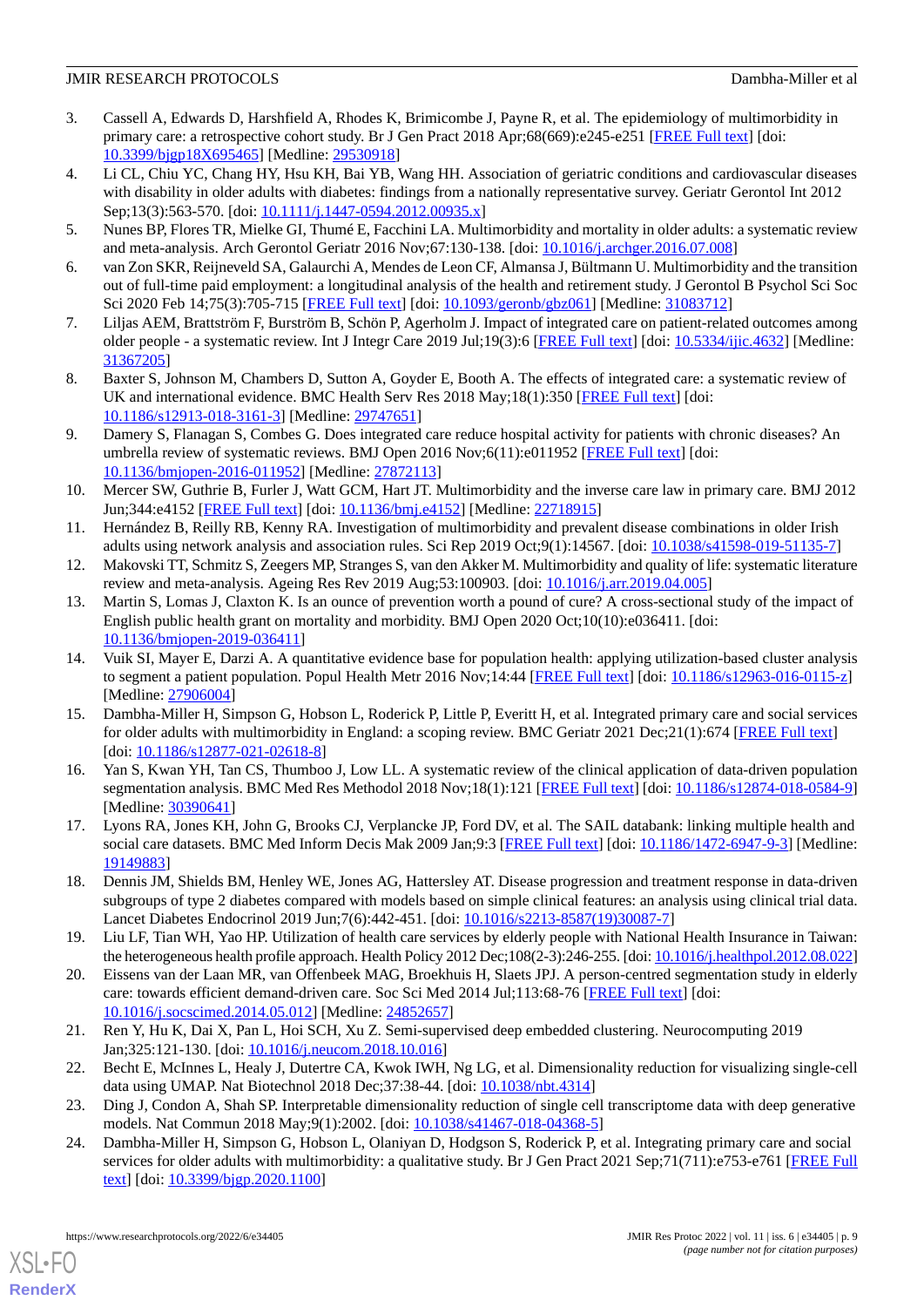- <span id="page-9-0"></span>25. Braun V, Clarke V. Using thematic analysis in psychology. Qual Res Psychol 2006 Jan;3(2):77-101. [doi: [10.1191/1478088706qp063oa](http://dx.doi.org/10.1191/1478088706qp063oa)]
- <span id="page-9-2"></span><span id="page-9-1"></span>26. Braun V, Clarke V. Reflecting on reflexive thematic analysis. Qual Res Sport Exerc Health 2019 Jun;11(4):589-597. [doi: [10.1080/2159676x.2019.1628806\]](http://dx.doi.org/10.1080/2159676x.2019.1628806)
- 27. Tricco AC, Lillie E, Zarin W, O'Brien KK, Colquhoun H, Levac D, et al. PRISMA Extension for Scoping Reviews (PRISMA-ScR): checklist and explanation. Ann Intern Med 2018 Oct;169(7):467-473. [doi: [10.7326/M18-0850](http://dx.doi.org/10.7326/M18-0850)] [Medline: [30178033](http://www.ncbi.nlm.nih.gov/entrez/query.fcgi?cmd=Retrieve&db=PubMed&list_uids=30178033&dopt=Abstract)]
- <span id="page-9-4"></span><span id="page-9-3"></span>28. Leijten FRM, Struckmann V, van Ginneken E, Czypionka T, Kraus M, Reiss M, SELFIE consortium. The SELFIE framework for integrated care for multi-morbidity: development and description. Health Policy 2018 Jan;122(1):12-22 [[FREE Full](https://linkinghub.elsevier.com/retrieve/pii/S0168-8510(17)30166-5) [text](https://linkinghub.elsevier.com/retrieve/pii/S0168-8510(17)30166-5)] [doi: [10.1016/j.healthpol.2017.06.002\]](http://dx.doi.org/10.1016/j.healthpol.2017.06.002) [Medline: [28668222\]](http://www.ncbi.nlm.nih.gov/entrez/query.fcgi?cmd=Retrieve&db=PubMed&list_uids=28668222&dopt=Abstract)
- <span id="page-9-5"></span>29. Rand Corp Santa Monica CA, Fitch K, Bernstein SJ, Aguilar MD, Burnand B, LaCalle JR. The RAND/UCLA appropriateness method user's manual. Defence Technical Information Center. 2001 Jan. URL:<https://apps.dtic.mil/docs/citations/ADA393235> [accessed 2019-10-10]
- <span id="page-9-6"></span>30. Wolf A, Dedman D, Campbell J, Booth H, Lunn D, Chapman J, et al. Data resource profile: Clinical Practice Research Datalink (CPRD) Aurum. Int J Epidemiol 2019 Dec;48(6):1740-1740g [\[FREE Full text\]](http://europepmc.org/abstract/MED/30859197) [doi: [10.1093/ije/dyz034\]](http://dx.doi.org/10.1093/ije/dyz034) [Medline: [30859197](http://www.ncbi.nlm.nih.gov/entrez/query.fcgi?cmd=Retrieve&db=PubMed&list_uids=30859197&dopt=Abstract)]
- <span id="page-9-8"></span><span id="page-9-7"></span>31. National tarrif. NHS England. 2021. URL: <http://www.england.nhs.uk/pay-syst/national-tariff/> [accessed 2021-10-15]
- <span id="page-9-9"></span>32. Curtis LA, Burns A. Kent Academic Repository. 2020 Dec. URL:<http://kar.kent.ac.uk/84818> [accessed 2021-10-15]
- 33. Coenen A, Pearce A. Understanding UMAP. Google PAIR. URL:<https://pair-code.github.io/understanding-umap/> [accessed 2021-02-05]
- <span id="page-9-10"></span>34. Xie J, Girshick R, Farhadi A. Unsupervised deep embedding for clustering analysis. ArXiv. Preprint posted online on Nov 19, 2015 [\[FREE Full text\]](http://arxiv.org/abs/1511.06335)
- <span id="page-9-12"></span><span id="page-9-11"></span>35. Singh R, Lanchantin J, Sekhon A, Qi Y. Attend and predict: understanding gene regulation by selective attention on chromatin. Adv Neural Inf Process Syst 2017 Dec;30:6785-6795 [[FREE Full text](http://europepmc.org/abstract/MED/30147283)] [Medline: [30147283\]](http://www.ncbi.nlm.nih.gov/entrez/query.fcgi?cmd=Retrieve&db=PubMed&list_uids=30147283&dopt=Abstract)
- <span id="page-9-13"></span>36. Konstantinidis G, Chapman A, Weal MJ, Alzubaidi A, Ballard LM, Lucassen AM. The need for machine-processable agreements in health data management. Algorithms 2020 Apr;13(4):87. [doi: [10.3390/a13040087](http://dx.doi.org/10.3390/a13040087)]
- <span id="page-9-14"></span>37. Stalla-Bourdillon S, Carmichael L, Wintour A. Fostering trustworthy data sharing: establishing data foundations in practice. Data & Policy 2021 Feb;3:e4. [doi: [10.1017/dap.2020.24\]](http://dx.doi.org/10.1017/dap.2020.24)
- 38. Eaneff S, Obermeyer Z, Butte AJ. The case for algorithmic stewardship for artificial intelligence and machine learning technologies. JAMA 2020 Oct;324(14):1397-1398. [doi: [10.1001/jama.2020.9371\]](http://dx.doi.org/10.1001/jama.2020.9371)
- 39. Boniface M, Carmichael L, Hall W, Pickering B, Stalla-Bourdillon S, Taylor S. A blueprint for a social data foundation: accelerating trustworthy and collaborative data sharing for health and social care transformation. Web Science Institute. 2020. URL: [https://southampton.ac.uk/~assets/doc/wsi/WSI%20white%20paper%204%20social%20data%20foundations.](https://southampton.ac.uk/~assets/doc/wsi/WSI%20white%20paper%204%20social%20data%20foundations.pdf) [pdf](https://southampton.ac.uk/~assets/doc/wsi/WSI%20white%20paper%204%20social%20data%20foundations.pdf) [accessed 2021-01-11]

## **Abbreviations**

**A and E:** accident and emergency **AI:** artificial intelligence **ANN:** artificial neural network **CPRD:** Clinical Practice Research Database **ELSA:** English Longitudinal Study of Ageing **GP:** general practice **HDBSCAN:** Hierarchical Density-Based Spatial Clustering of Applications with Noise **IMD:** Index of Multiple Deprivation **LIME:** local interpretable model-agnostic explanations **ML:** machine learning **MLTC-M:** multiple long-term health conditions (multimorbidity) **SAIL:** Secure Anonymised Information Linkage **SELFIE:** Sustainable intEgrated care models for multi-morbidity: delivery, FInancing and performancE) **SHAP:** SHapley Additive exPlanations **t-SNE:** t-Distributed Stochastic Neighborhood Embedding **UMAP:** Uniform Manifold Approximation and Projection **XAI:** explainable artificial intelligence